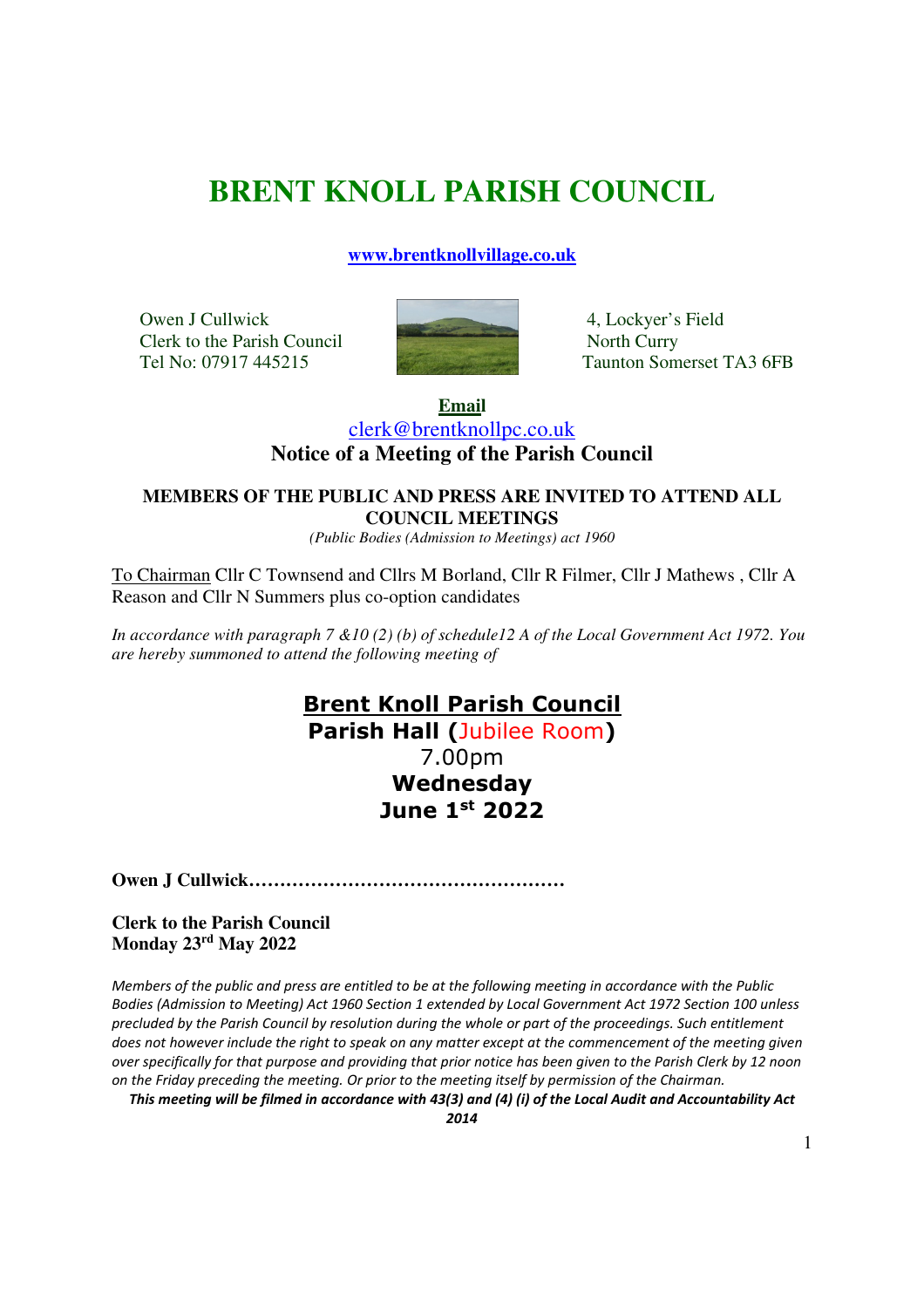### **AGENDA**

- **1. To receive Apologies** for Absence and to approve the reasons given (LGA 1972 s85(1)
- **2. Declarations of Interests** ( *members to declare any interests, including Disclosable Pecuniary interests they have in agenda items that accord with the requirements of the Parish Council's Code of Conduct and to consider any prior requests from members for Dispensations that accord with the Localism Act 2011 s33 (b-e) NB This does not preclude any later declarations.*

To approve and sign as a correct record the minutes of the Meeting of the Parish Council Meeting held on **Wednesday 11th May 2022** pre circulated and published

- **3. Co-option of 5 members** to complete the Parish Council for 2022/2023 (Process to be circulated ) to 7 candidates after which new Councillors will become fully participative in the new Council.
- **4. Planning** (To consider planning matters and to respond accordingly to the District Planning authority within the due time)

**12/22/00006:** ( BurnhamWithout Application) Alterations to existing access with the erection of new security gate fence. **At West Country Motor Homes, Bristol Road, Brent Knoll TA9 4HG.** 

 **07/22/00007:** Application for a retrospective application for the erection of a detached garden room**/**Shed **at Applewithy cottage Ham Road, Brent Knoll TA9 4BJ** 

#### **5. To receive members activity reports** *(for information only)*

New or Outstanding Footpath matters (see meeting Notes) New or Outstanding highways matters, (see meeting Notes) To receive the Village green report for May 2022 (To Include Toilets Green and Kiosk) Play Area report (pre circulated from GB Sports) Chairman's report (any matters to raise for any future meetings) Clerks Report including Surgery (see attached Report) To receive Police Data (Pre Circulated) and Speed watch report (If any) To receive a report from the District and County Councillor

#### **6. Finance Matters and Payments**

- **(a)** To Approve the Statutory payments list for the year **2022/2023**
- (b) Resolution to approve the Variable payments for **June 2022**

#### *Variable Payments List for April 2022*  SALC Training for Induction (Virtual) **£ 30.00** Parish Room Hire **£154 63**

**Resolution** to approve variable payments list for June 2022

#### **Clerk to update meeting on the Accounting Audit and Electors rights process**